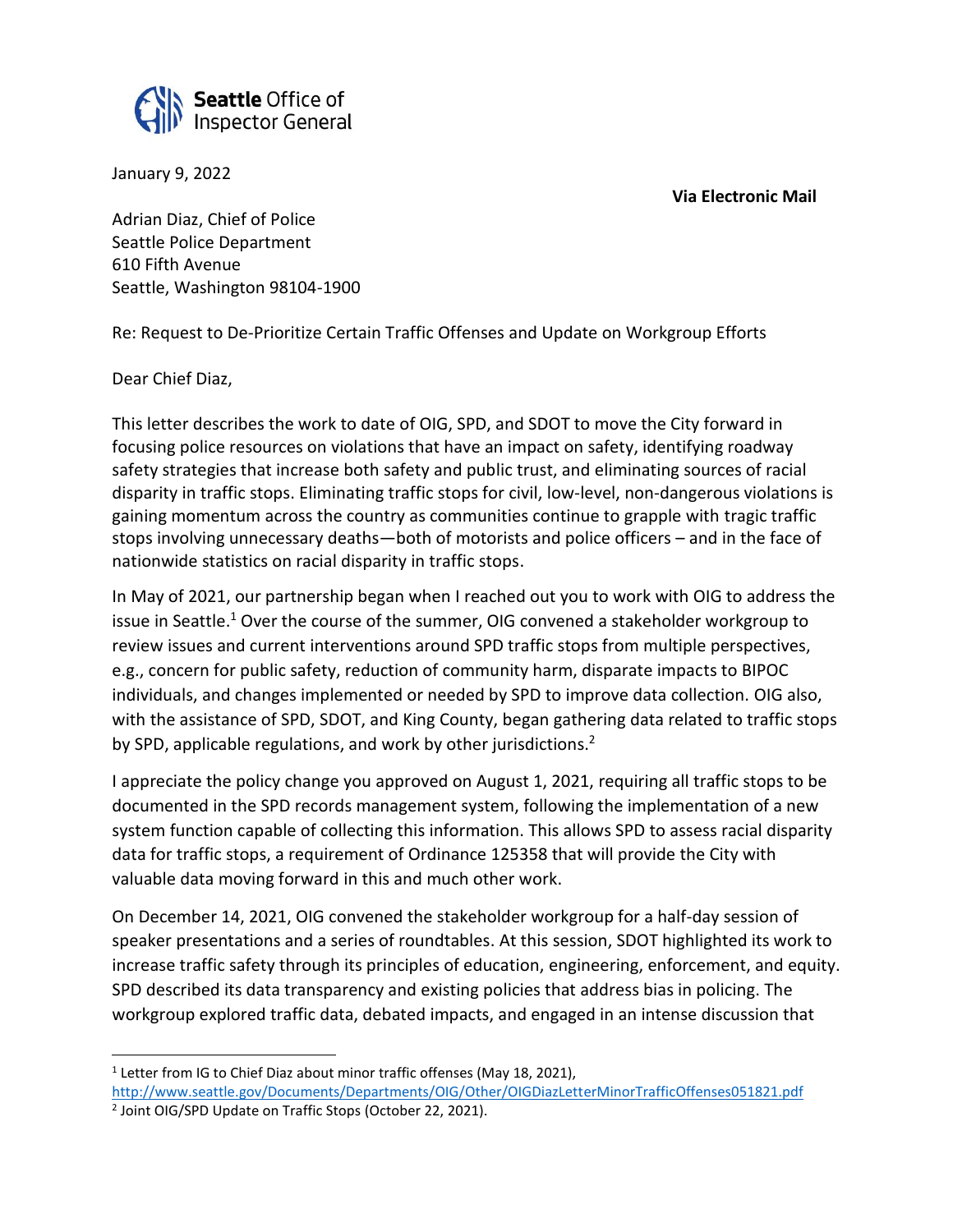

highlighted the challenges that lie ahead to implement change in traffic enforcement thoughtfully and with due care.

These efforts have culminated in this request by OIG, supported by the work and collaboration of many stakeholders, including SPD and SDOT, to deprioritize certain traffic offenses. This first action step addresses certain regulatory violations that have little to no nexus with roadway safety. The initial list of offenses which SPD should no longer consider as a primary basis for traffic stops include:

- Registration of Vehicles
- Temporary Registration Permits
- Display of Registration Plates
- Equipment violations (e.g., Single head and taillight violations, window tinting, vehicle exhaust)
- Bicycle helmets

The stakeholder group involved in this initial stage of work included a wide range of individuals and organizations from the following (some in their individual or organizational capacity, as participants or observers):

- ACLU-WA
- Central Seattle Greenways
- City Council Public Safety Committee
- Community Policing Commission
- Equal Rights Washington
- Fines & Fees Justice Center
- King County Board of Health
- King County Dept of Public Defense
- Kent Police Department
- Monitoring Team Consent Decree
- Office of Police Accountability
- Policing Project at NYU Law
- Public Health Seattle & King County
- Ruiz & Smart, PLLC
- Seattle Municipal Court
- Seattle Department of Transportation – Transportation Equity Workgroup and Vision Zero
- University of Pennsylvania Carey Law School
- University of Washington
- Urban Indian Health Institute
- Washington State Criminal Justice Training Center

I'm deeply appreciative of the time and expertise lent by all to this effort. In 2022, the workgroup will continue to identify additional violations that could be eliminated or deprioritized for in-person enforcement, and to explore alternative responses such as use of engineering and technology to enhance and maintain roadway safety.